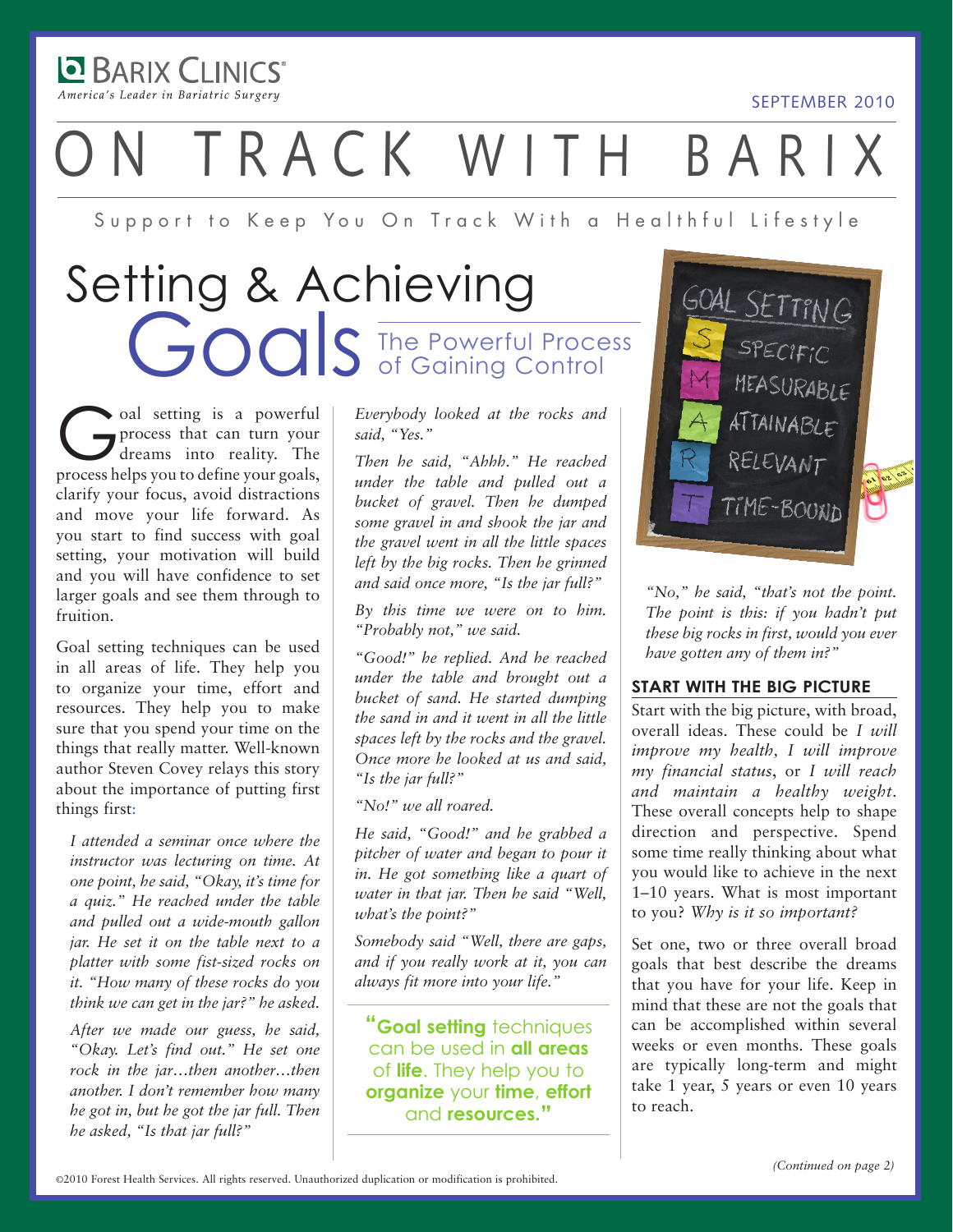*Cont. from page 1*

**The next step is to take these overall concepts and craft them into goals utilizing the SMART acronym. SMART stands for:**

#### **Specific | Measurable Attainable | Relevant | Timely**

MY GOALS

 $2.$  $3.$ 4.  $5.5$ 

State your goals in positive,

specific terms that can be measured. Instead of the ambiguous goal *I would like to exercise more*, state the goal as *I will walk an average of 10,000 steps each day by January of XXXX.* Be sure the goal is attainable. And finally, goals must have a deadline. Deadlines bring about a sense of urgency that can propel you forward, in stark contrast

to the effect of having no end date in mind.

### **BREAK IT DOWN INTO SMALL STEPS**

The next step is to take those large overall goals and break them down into smaller and smaller goals. Doing this helps you to use a series of small stepwise goals to achieve the large overall goal.

Each overall goal should have an annual plan, a monthly plan and a weekly or daily plan. Once you have a plan in place, you can create a to-do list and start moving towards your goals today.

If you have not participated in a walking program in years, you may want to set your goal for the first week as *Wear a pedometer each day to track steps and determine average number of steps taken.* Once you accomplish that goal, and experience success, build on it for the following week by setting another attainable goal. Logically, the goal should be relevant to the overall larger goal. For example, *Download new music to iPod* may be relevant to an overall goal of *Walking 10,000 steps each day* if you like to listen to music on the iPod while you walk. Relevant goals should help you to remain focused and aligned on the larger overall goals.

> Before moving forward, review your goals and plans, and make sure that they reflect the way you want to live your life.

#### **WRITE IT DOWN**

Putting your plan in writing makes it tangible and gives it substance. You can now look at it, review it and document your

progress. There are many tools that you can use for this purpose. You may want to use an online diary or goal tracker, a spreadsheet, a 3-ring binder or note cards taped to your refrigerator. Whichever method you choose, make sure it is something that you will have daily access to and is easy to use.

"The **discipline** of **writing something down** is the **first step** toward **making it happen."** Lee Iacocca

### **PLAN FOR OBSTACLES**

Make a list of potential obstacles that you may face. Are there people who may discourage you? Do you have physical limitations? Is lack of time a factor? Make a list of potential obstacles, analyze them and develop a strategy to overcome them. This type of pre-planning allows you to have a contingency plan so when you encounter an obstacle you know what to do and it doesn't derail your momentum.

### **GET SUPPORT**

Find people who have been successful in reaching the type of goals that you are shooting for. Ask what they did to be successful, overcome obstacles, stay focused, and celebrate successes. Although we are all different, it is valuable to learn from the successes of others.

#### **KEEPING THE COMMITMENT**

*Daily***:** Review daily to-do list and document progress. *Weekly:* Review progress from the prior week and develop new daily goals for the next week. Monthly: Review progress from the previous month and develop new goals for the next month. Adjust as needed based upon progress. Celebrate Your Success

When you achieve a goal, celebrate. Be it a small goal or a larger goal, reward yourself appropriately. Continuing with the 10,000 average steps per day goal, consider giving yourself a star for each day in which you meet the daily goal. After accumulating 30 stars, you earn a pedicure/new fitness clothing /movie night or other reward. Regular rewards help to build confidence and keep momentum strong.

Your goals will change over time. Adjust them as needed. Once walking 10,000 steps every day becomes a firmly ingrained habit, you no longer need to monitor it on a daily basis. You may be ready to move on to *I will run a 5K race by July of next summer.*

As a post-bariatric surgery patient, we have already established some goals for you. The overall concept is that you will reach and maintain a healthy weight. The SMART goal is *You will reach and maintain a weight of \_\_\_\_\_ by a specific time frame (dependent upon the type of bariatric surgery).* This overall goal is then broken down to percentage of weight lost at 6 weeks, 3 months, 12 months,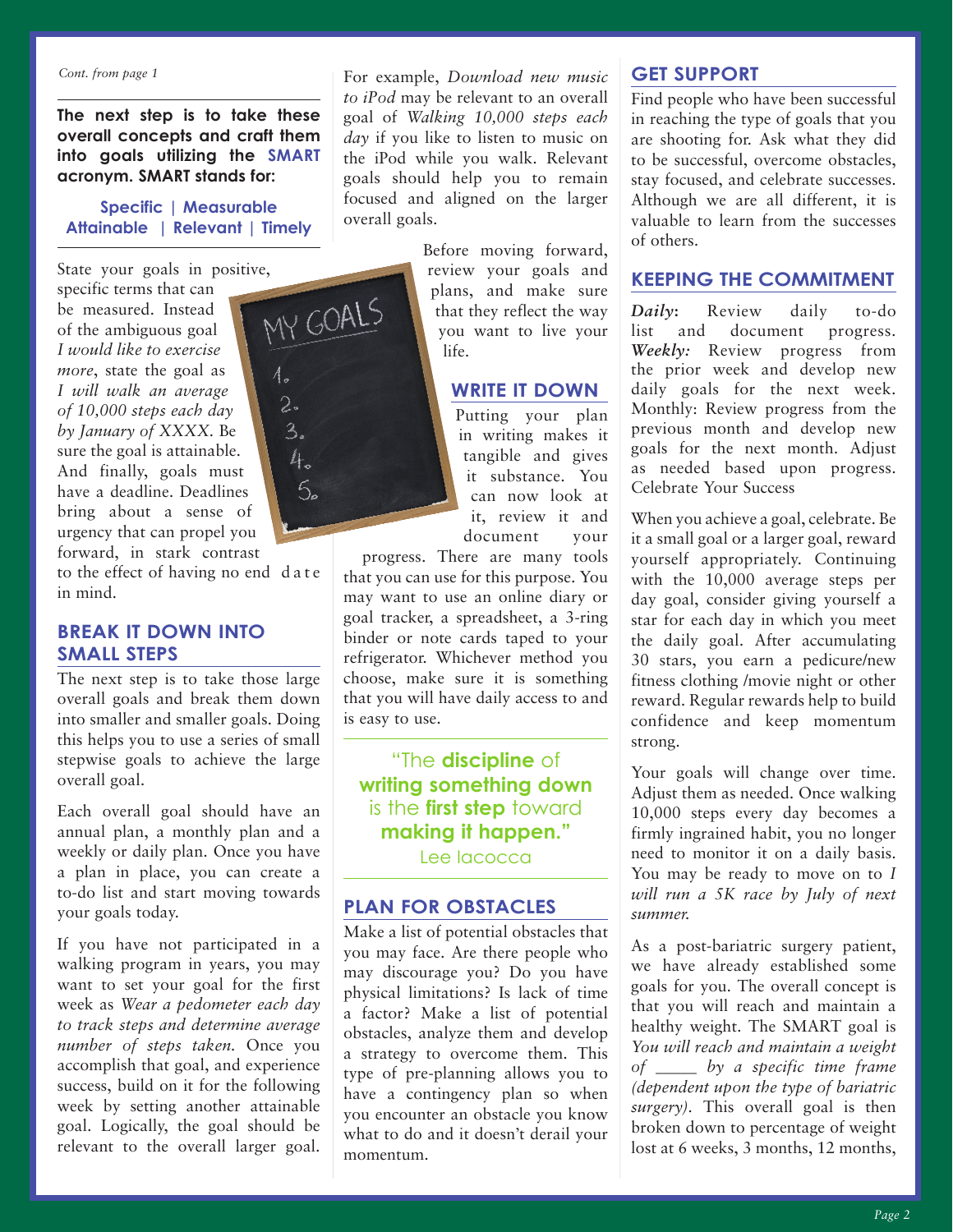#### *Cont. from page 2*

and 2 years. In order for you to reach these goal milestones, smaller daily goals have been established. *These are:*

- Consume <u>grams</u> of protein per day.
- Eat six small meals each day  $(1/2 - 1$  cup of food).
- Consume calorie-free drinks (except for up to 6 oz of juice and 24 oz of low fat milk daily).
- Do not drink with meals or for 30 minutes after.
- Choose foods with 2 grams or less added sugar.
- Limit foods high in fat.
- Engage in regular aerobic and strength training activities (goals determined by individual abilities).

These smaller daily goals are in line with the overall goal of reaching and maintaining a healthy weight. All you need to do is put an *I will* in front and add your individual information.

If you are not in the habit of setting and tracking goals, consider starting today—know where you are going and have a firm plan in place to get there.

### REWARD YOURSEL

This month, you could earn a SPECIAL GIFT for your "It Worked For Me" tips or recipes! Just submit as many recipes and "It Worked For Me" tips as you like. The most original and creative will be awarded a special gift from our online store. Include your name and contact info with your entry make sure your recipes follow Barix nutritional guidelines. Tips must be submitted by September 30, 2010. Please send comments, ideas, recipes and "It Worked For Me" tips to Deb Hart, RD, LD at dhart@foresthealth.com.



CONSIDERING

Weight loss surgery is one of those milestones in life. It is leaving behind weight-related health issues, limitations, and frustrations. It is hope for a better quality of life. It is leaving old habits and behaviors behind and embracing a healthier way of eating and living.

Take the time to journal your beforesurgery hopes, dreams, fears and questions. Take pictures before surgery and throughout the weight loss journey. Document WOW moments—being able to cross your legs for the first time, a ride on a roller coaster, your son wrapping his arms all the way around you, or fitting into a booth. Carry a camera and ask someone to snap a photo. There are few milestones in life that impact daily life in such a significant way. Be sure to take the time to document and to celebrate all of your successes along the way.



**"**In **everything** the **ends well defined** are the **secret** of **durable success**.**"**

Victor Cousins

### IT WORKED FOR ME

### *Excerpts from the Barix Message Boards*

**PASSION:** (pash-uhn) -noun –*any powerful or compelling emotion or feeling, such as love or hate.* 

Message board members have been sharing reasons why they stay committed to a lifestyle that supports a healthy weight. On this day, they described those things that weight loss surgery had enabled them to become passionate about—inspiring.

*After surgery I have become passionate about being actively involved in church/hunting/fishing/ family.* —Skinny

*Helping others with their weight loss journey.* —Lindsey

*I am passionate about family, traveling, music and catching up on the years that I stood on the sidelines and watched life go by!* —Bigguy

*I have become passionate about finding out what ministry God would have my husband and me in.* —JerseyCindy

*I am passionate about trying to concentrate on "me" for a change instead of everyone else but me...* —Joanib

*I am passionate about being active with my son instead of watching him.* — susieq